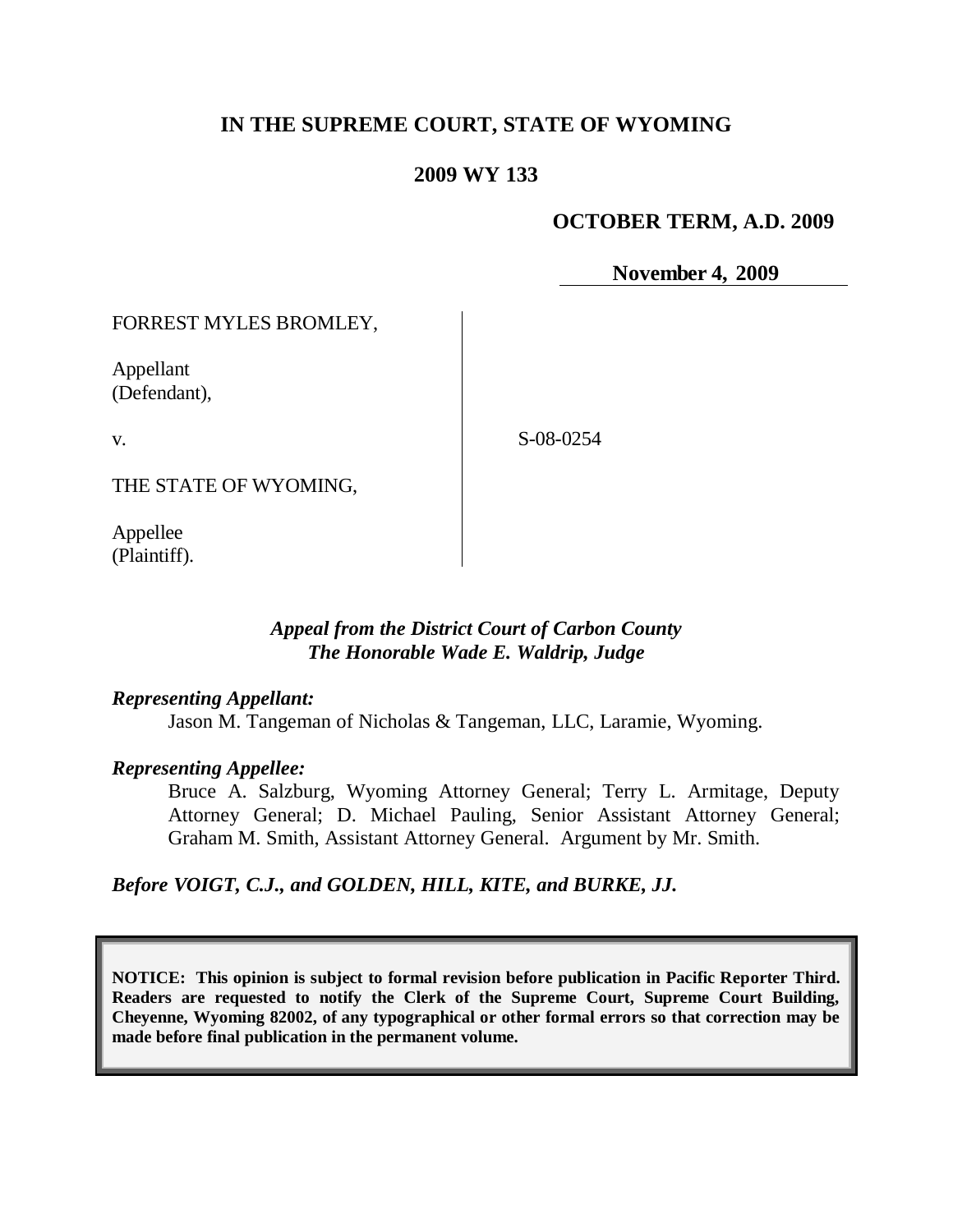## **VOIGT, Chief Justice.**

**[**¶1] The appellant killed Jason Voss with a shotgun on April 25, 2007. He was charged with second-degree murder, but convicted by a jury of the lesser-included offense of manslaughter. He now challenges that conviction on evidentiary, procedural, and constitutional grounds. Finding no error, we affirm.

#### **ISSUES**

**[**¶2] 1. Whether the district court's *sua sponte* revision of the trial transcript violated W.R.A.P. 3.02 and 3.04, violated the constitutional separation of powers, and violated the appellant's constitutional right to the due process of law?

2. Whether the district court abused its discretion by admitting evidence of the appellant's alleged use of methamphetamine?

3. Whether Wyoming's second-degree murder statute is facially unconstitutional?

## **FACTS**

**[**¶3] On April 25, 2007, the appellant and his friend Jason Voss decided to go out and "do some shooting." After finishing some chores at Voss's grandmother's house, the two men went to their residences, where they picked up several guns, including the appellant's 12-gauge Model 870 Remington shotgun. They then drove to another friend's house, where they smoked marijuana. At about 4:00 p.m., they drove to a local restaurant and liquor store where they purchased cheeseburgers, french fries, and an 18 pack of beer. Eventually, they drove out of Encampment toward Saratoga, and turned onto a county dirt road, eating food, drinking beer, and shooting prairie dogs along the way.

**[**¶4] Around 6:00 p.m., the appellant called Luke Munson, who was the appellant's friend and Voss's cousin, and asked Munson to join them. When Munson arrived, he obtained a beer, and then took an old oil container out and set it up as a target. As Munson was walking back, the appellant shot at the target while Munson was still "down" range," which scared Munson.

**[**¶5] The three men began to throw rocks into the air and shoot at them, and then shot at a sage chicken, which they followed over a ridge, believing they had hit it. When they could not find the sage chicken, the appellant began shooting at a nearby rock with his shotgun. What happened next is the focus of this case. Munson testified that the appellant "[c]hambered a round and turned to his right, shouldered the gun and aimed at my cousin and shot him." The appellant, to the contrary, testified that he shot at the rock three times, then reloaded three shells, and shot twice more at the rock. Thinking he had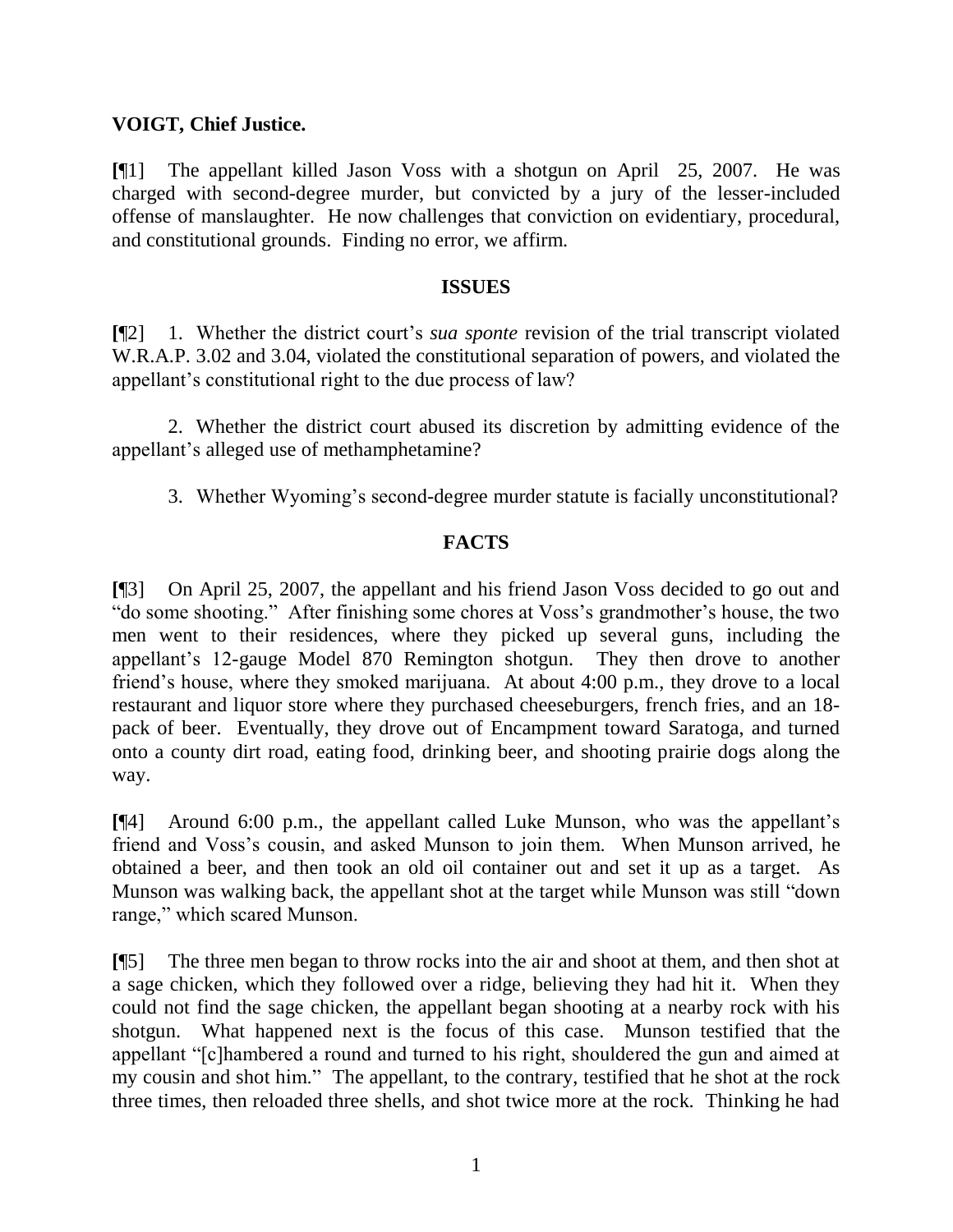shot all three rounds, he turned and, "[w]hen I was turned before I could really bring my eyes around to [Voss], the gun discharged and hit [Voss]." The shotgun blast hit Voss in the chin and neck, and he died within minutes.

**[**¶6] The appellant was charged with second-degree murder, in violation of Wyo. Stat. Ann. § 6-2-104 (LexisNexis 2009). After a preliminary hearing in circuit court, he was bound over to district court for trial on the charged crime. The State's theory of the case was that the appellant was a heavy user of methamphetamine who became volatile and violent when under the influence of the drug. Consequently, the State pursued evidence both of the appellant's historic use of methamphetamine, and his alleged use of the drug on the day of the killing.

[¶7] It was not contested that the appellant used marijuana during the afternoon of the shooting. In addition to eye-witness testimony, preliminary tests of the appellant's blood and urine yielded "presumptive positive" results for the presence of marijuana. The blood test was also presumptive positive for the presence of amphetamine, but the urine test was negative in that regard.<sup>1</sup> Confirmation testing of both blood and urine by  $\text{AIT}$ Laboratories in Indiana produced negative results for amphetamine in both the blood and urine.

**[**¶8] The appellant's pretrial attempt to prevent introduction of his alleged methamphetamine use took the form of a demand for notice of the State's intent to introduce uncharged misconduct evidence under W.R.E. 404(b), which motion was heard on October 9 and 11, 2007. After the hearing, the district court issued a decision letter and an order allowing the State to introduce the marijuana testimony and the marijuana test results, but denying admission of the presumptive positive blood test results for amphetamine.

**[**¶9] At a subsequent pretrial hearing on March 24, 2008, defense counsel informed the district court that he had just learned from the State that two new witnesses—Joseph Cheek and Theodore Sauls—would be called by the State to testify that the appellant had admitted to them that he was using methamphetamine on the day of the killing. After repeating the intent of the decision letter and order governing the methamphetamine evidence mentioned above (*see supra* ¶ 8), the district court told defense counsel to "bring it up just as quickly as you can" if a hearing was necessary regarding the new witnesses.

**[**¶10] On April 10, 2008, the State filed an amended pretrial memorandum adding Theodore Sauls to its witness list. Eighteen days later, a similar document added Michael Evans, "CEO of Toxicology" for AIT Laboratories. The appellant responded with three

 <sup>1</sup> We assume there is no distinction between amphetamine and methamphetamine for purposes of this testing.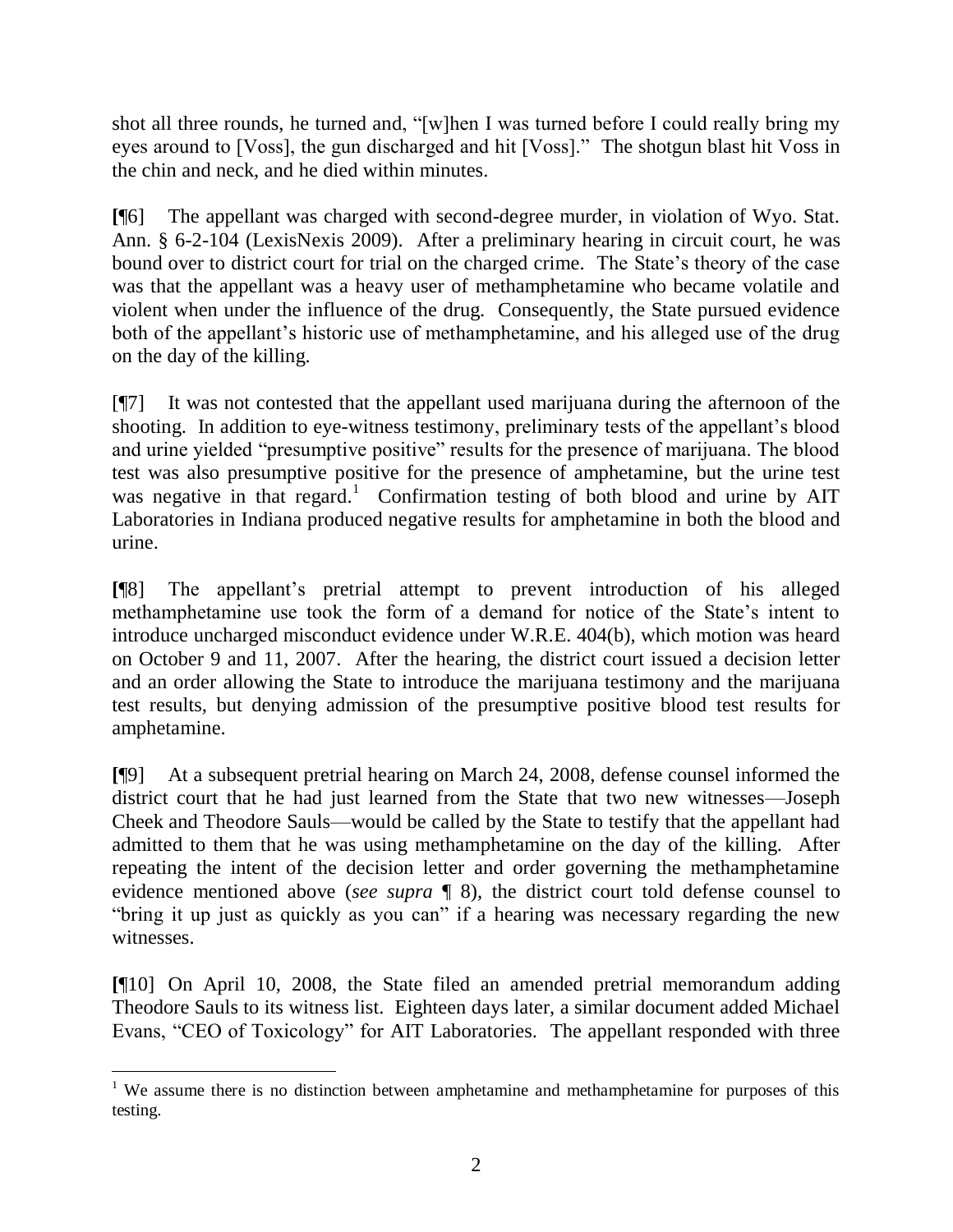motions *in limine*, filed on the first day of trial, seeking to preclude the testimony of Cheek, Sauls, and Evans. Noting that Cheek and Sauls would testify about the appellant's supposed admission to using methamphetamine, and that Evans would testify, among other things, that the State's delay in sending the blood sample to AIT may have caused the negative test results to be invalid, the appellant's primary complaint was that, based upon the district court's decision letter and order, the appellant had prepared for trial under the assumption that the issue of alleged methamphetamine use would not be raised, and need not be defended.

**[**¶11] The trial began without any resolution of the defense motions. During the State's opening statement, the prosecutor said the following:

> [The appellant] also gave a statement to his cellmate when he was incarcerated in Carbon County Jail. And his cellmate, who is in jail for a reason – and we've gone over that a little bit in voir dire – will testify that the [appellant] indicated that he had indeed killed Mr. Voss, and the reason for it was he was coming down from drugs. That is the testimony he will give you. . . .

Defense counsel immediately moved for a mistrial. The motion was heard at the beginning of the second day of trial. Defense counsel argued first that, as a result of the district court's earlier rulings, he had prepared for trial under the belief that no methamphetamine evidence would be admitted. Second, he argued that he had prepared for trial under the belief that, even if Sauls' and Cheek's allegations somehow got into evidence, he could impeach their testimony with the negative AIT test results. Now, at the eleventh hour, the State intended to call Evans to undermine his own laboratory's reports, thereby destroying those reports' impeachment value. The State countered with the contention that its proposed evidence was not the "old" blood and urine test results that the court had earlier disallowed, but was "new" evidence provided directly by the appellant as a statement against interest.<sup>2</sup>

**[**¶12] Without giving any reason for its ruling, the district court denied the mistrial motion, allowed the admission of Sauls' and Cheek's testimony, disallowed any evidence of the presumptive positive blood test for amphetamine, and allowed defense counsel to impeach Sauls and Cheek with Evans' testimony. The appellant characterizes this ruling as the reversal of W.R.E. 404(b) rulings that had been in effect for six months.

  $2$  W.R.E. 804(b)(3) declares that certain statements made against the declarant's interests are not excluded by the hearsay rule. However, inasmuch as W.R.E. 804(b)(3) requires the declarant to be unavailable, it may be that the prosecutor meant to refer to an "admission by a party-opponent" which admission is not hearsay according to W.R.E. 801(d)(2).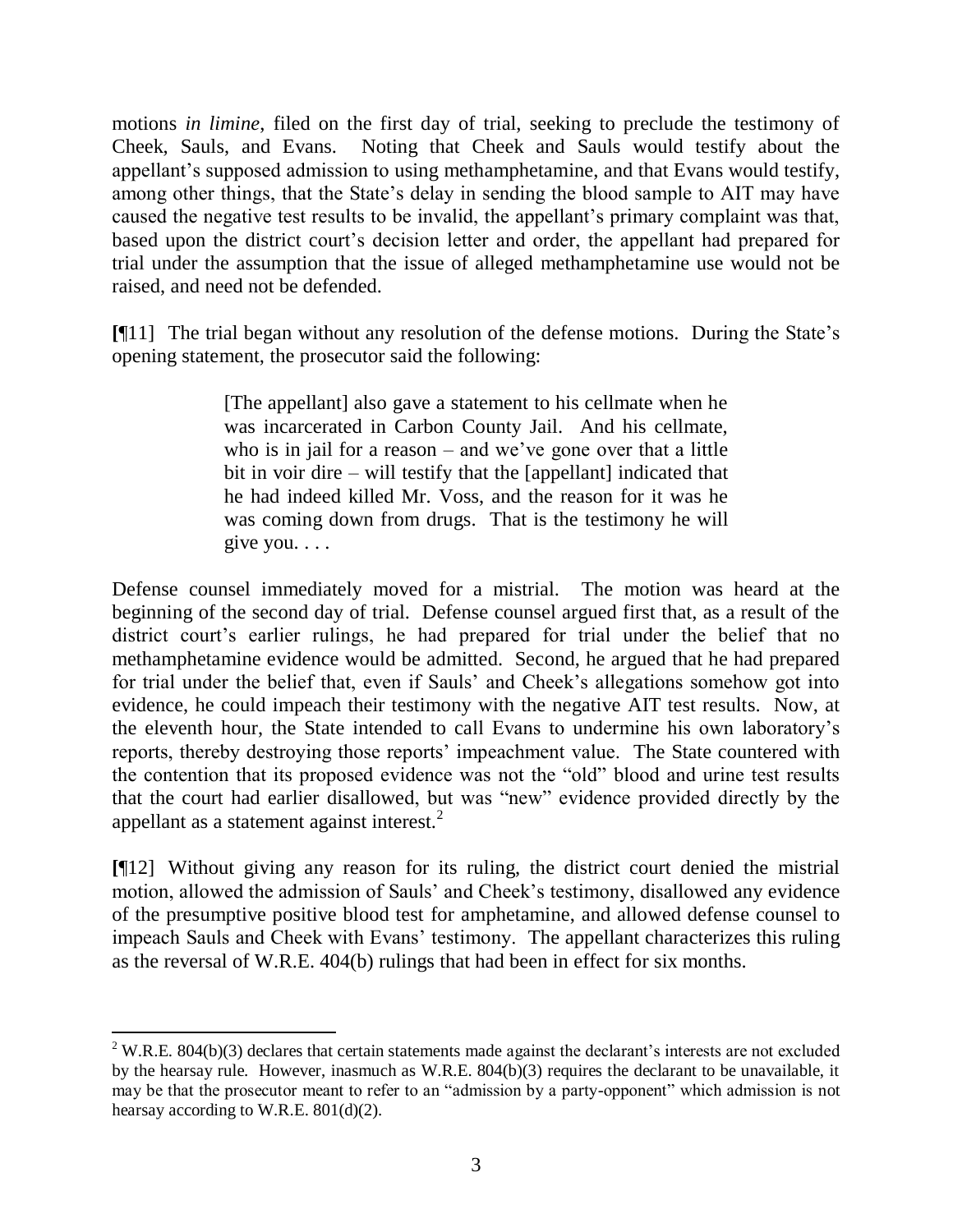**[**¶13] Cheek did not testify at trial, but Sauls was called as a witness in the State's casein-chief. Sauls testified that he had been convicted of reckless endangerment for brandishing a knife during a fight with his brother, that he had been incarcerated in the Carbon County jail, part of the time with the appellant as his cellmate, and that the appellant had told him about shooting Voss. The gravamen of Sauls' testimony, as that testimony was originally set forth in the official court reporter's transcript, was as follows:

> He told me, and he said that he had shot his friend, and that he didn't mean to do it. He don't know why he did it, but he was all drugged up at the time, and those were his exact words that came out of it his mouth so  $-$  I mean, those came from his mouth.

[¶14] As its final witness, the State called Dr. Evans, AIT Laboratories' "CEO of Toxicology." Evans testified as to the effect of methamphetamine on the human body and mind, both during use and during withdrawal from use, and testified as to the detectability of methamphetamine in the human body through chemical analysis. The appellant twice moved for a mistrial during Evans' testimony, on the ground that the testimony violated the district court's pretrial order governing W.R.E. 404(b) evidence. Both motions were denied.

## **DISCUSSION**

### *Whether the district court's sua sponte revision of the trial transcript violated W.R.A.P. 3.02 and 3.04, violated the constitutional separation of powers, and violated the appellant's constitutional right to the due process of law?*

**[**¶15] The guilty verdict was rendered on May 9, 2008. The appellant was sentenced on August 12, 2008. The Notice of Appeal was filed on August 15, 2008. After receiving an extension of time for completion of the trial transcript, the official court reporter certified the same to be "true, correct and complete" on November 14, 2008. Ten days later, the Clerk of the District Court provided notice to this Court, pursuant to W.R.A.P. 3.05, that the trial transcript had been completed for purposes of the appeal and had been filed with the district court.

**[**¶16] By February 12, 2009, defense counsel's appellate brief was largely completed. On that date, in an out-of-court informal conversation, defense counsel mentioned to the district court's law clerk that witness Sauls' testimony did not contain any reference to methamphetamine. The law clerk then contacted the district court judge, who contacted the official court reporter, in order to review the transcript. The court reporter, and then the district court judge, compared the original notes with the transcript and determined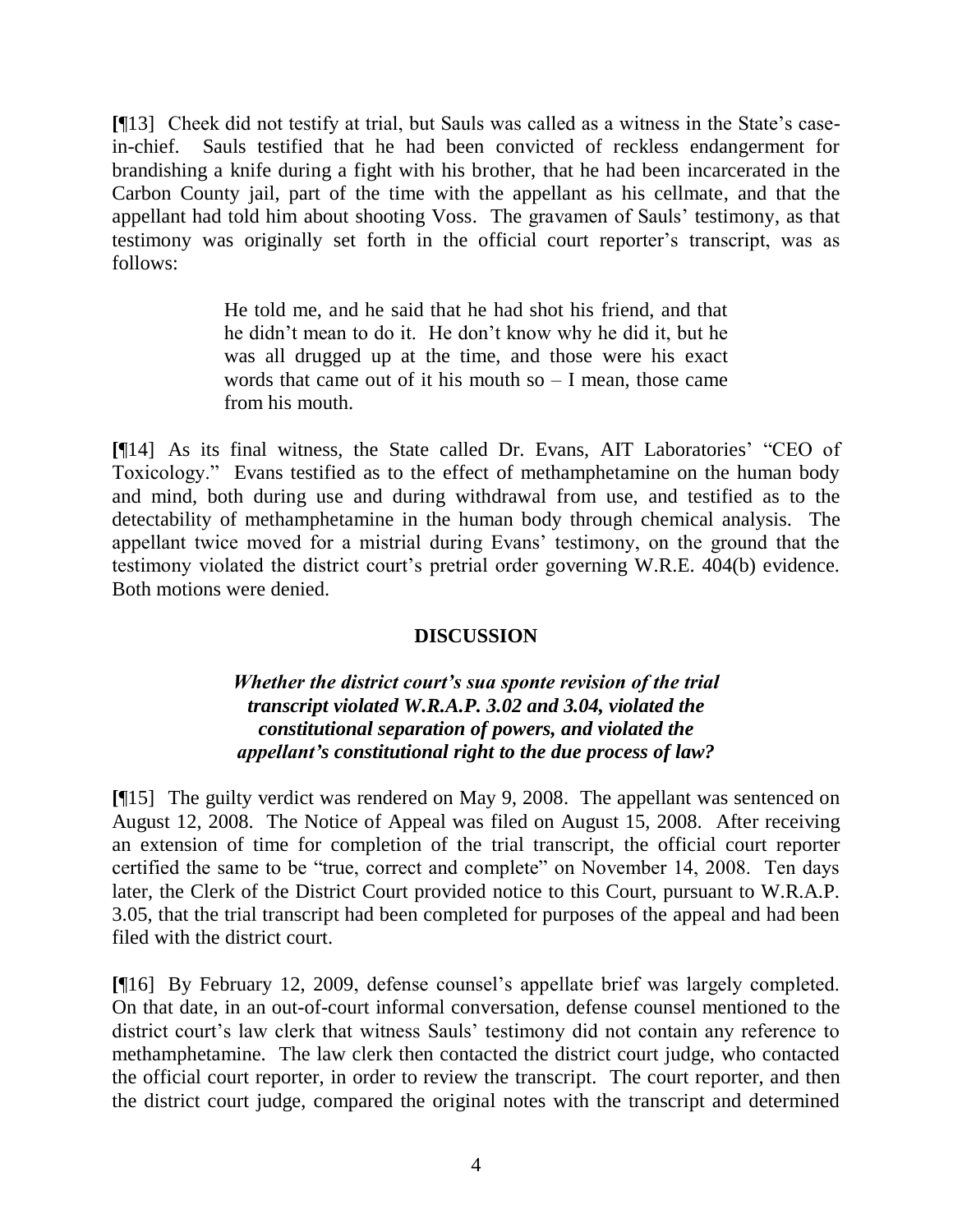that the transcript filed as part of the court record did not accurately reflect Sauls' testimony. Relying upon W.R.A.P. 3.04, the district court informed counsel after brief telephonic contact on February 12 and 13, 2009, that it intended to correct that portion of Sauls' testimony quoted *supra* ¶ 13, to read as follows:

> He didn't know why he did it, but he was all drugged up at the time. He was drugs at the time. (sic) I think the exact words that came out of his mouth were I was all methed out. I mean, those came from his mouth.

**[**¶17] Wyo. Stat. Ann. §§ 5-3-403 through 5-3-406 (LexisNexis 2009) require the official court reporter to produce the official transcript of criminal proceedings, including trials, and to file the transcript as part of the official court record. W.R.A.P. 2.05 and 2.06 provide the process whereby, concurrently with the filing of a notice of appeal, the appellant arranges with the court reporter for pertinent portions of the transcript to be made part of the appellate record. W.R.A.P 3.02 lists the portions of the transcript that must be included in the appeal of a criminal proceeding. Especially pertinent to the present issue is W.R.A.P. 3.04, which allows for the correction or modification of the record:

> If any difference arises as to whether the record discloses what occurred in the trial court, the difference shall be submitted to and settled by that court and the record made to conform to the truth. If anything material to either party is omitted from the record by error or accident or is misstated, the parties by stipulation, or the trial court either before or after the record is transmitted to the appellate court, or the appellate court on motion or its own initiative, may direct that the omission or misstatement be corrected, and if necessary that a supplemental record be certified and transmitted. All other questions as to the form and content of the record shall be presented to the appellate court by motion.

The district court specifically referred to, and relied upon, W.R.A.P. 3.04 in amending the transcript as set forth above. *See supra* ¶ 16.

**[**¶18] The appellant urges this Court to consider this to be a matter of the admissibility of evidence, and to review the district court's decision under an abuse of discretion standard, with the "constitutional dimensions" reviewed *de novo*. The State, on the other hand, considers this to be an interpretation of a rule of procedure, which interpretation should be reviewed *de novo*. We have said, however, that "[w]hen this Court construes court rules that are virtually identical to their federal counterparts, relevant federal authority is persuasive.‖ *Walters v. State*, 2008 WY 159, ¶ 13, 197 P.3d 1273, 1277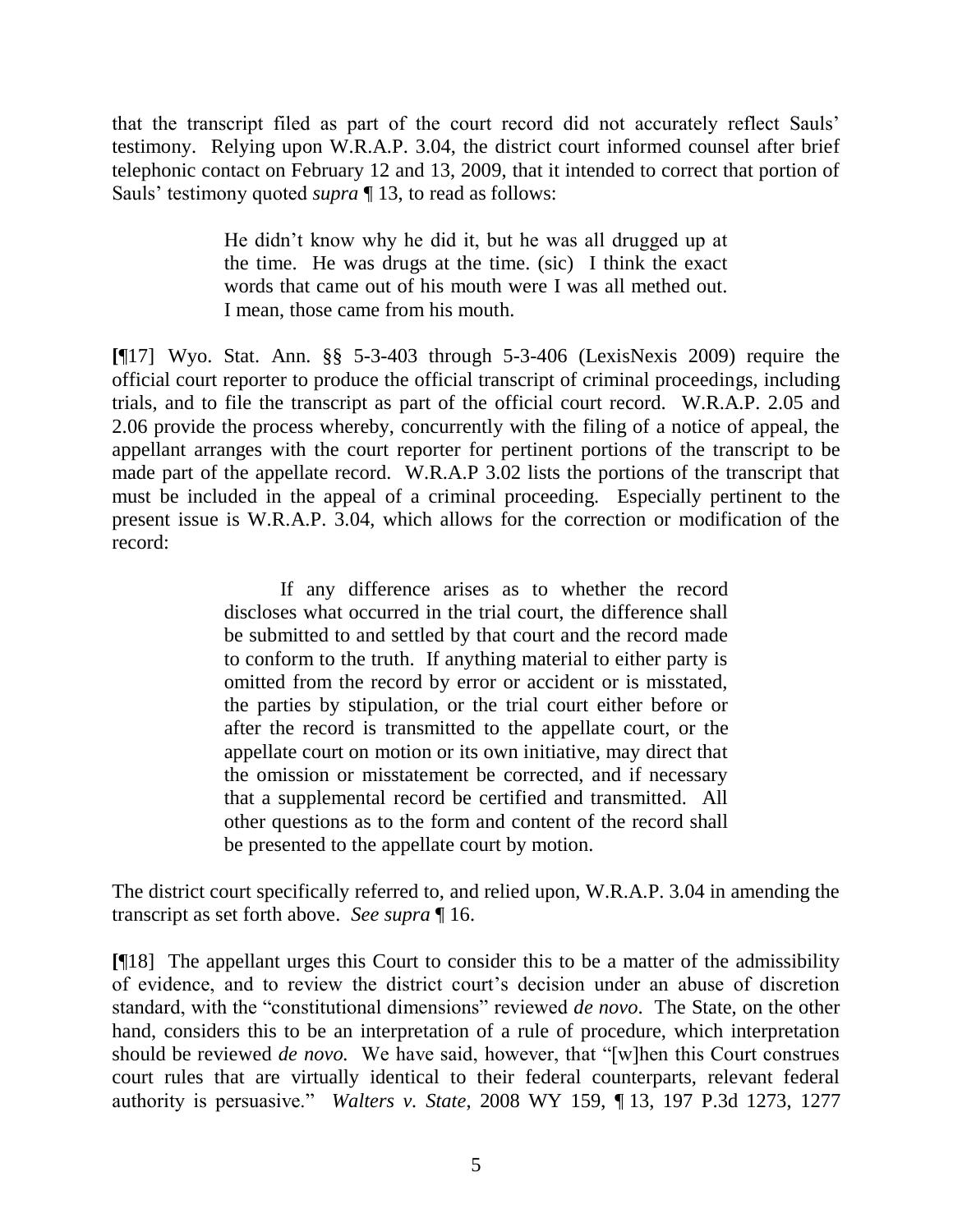(Wyo. 2008). The federal standard for reviewing Federal Rule of Appellate Procedure 10(e), which is substantially similar to W.R.A.P. 3.04, is to treat the trial court's reconstruction of the record as conclusive, absent a showing of intentional falsification or plain unreasonableness. *United States v. Zichettello*, 208 F.3d 72, 93 (2d Cir. 2000); *United States v. Keskey*, 863 F.2d 474, 478 (7th Cir. 1988); *United States v. Mori*, 444 F.2d 240, 246 (5th Cir. 1971); 5 Am. Jur. 2d *Appellate Review* § 463 (2007).

**[**¶19] Preliminarily, we will note that, on its face, W.R.A.P. 3.04 allows the district court to settle the record whenever any difference arises as to whether the record is accurate; it does not require the district court to await a motion from one of the parties. In the instant case, a difference arose as to the accuracy of the transcript when defense counsel voiced a translation of the transcript that did not comport with the memory of the district court. We would propose that, once that difference became apparent to the district court, a duty arose for the district court to settle the difference. Furthermore, W.R.A.P. 3.04 contemplates such a correction by the district court either before or after the record has been transmitted to this Court.

**[**¶20] The appellant has never suggested that the district court engaged in intentional falsification in having the transcript corrected. That leaves only the question of whether the district court's determination was "plainly unreasonable." Other portions of the transcript, itself, belie that suggestion. During his cross-examination, the appellant testified as follows:

Q. Did you hear the testimony from your cellmate?

A. Which one?

Q. Did you hear the testimony of your cellmate as far as methamphetamine?

A. Yes, I did.

Q. And you heard him testify that he told you what he had done, and you told him what you had done. You heard that testimony; isn't that correct?

A. That's correct, I heard that.

Q. And you heard that you were sorry for shooting your friend. Did you hear that?

A. Yes, I heard that.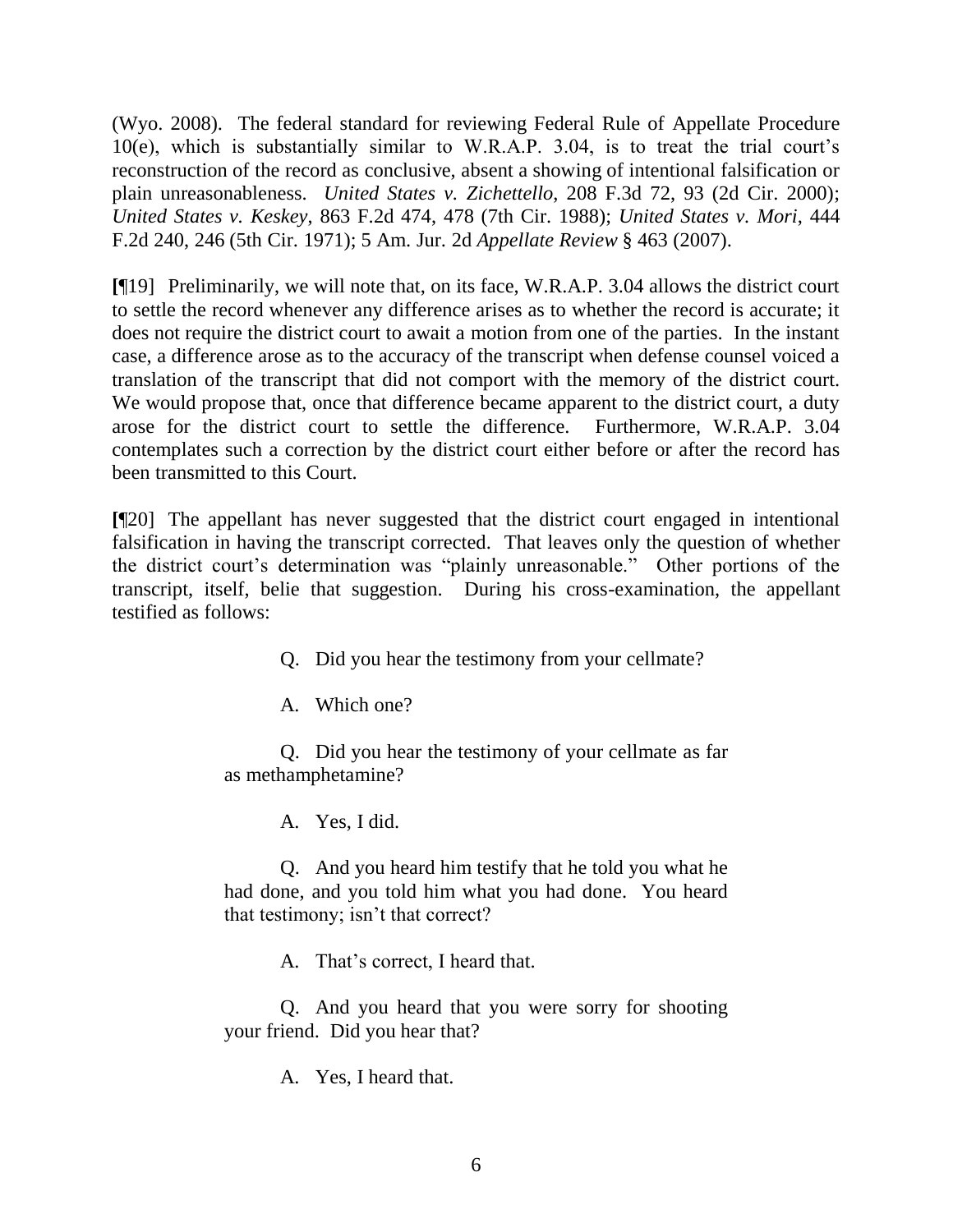Q. But you were under the influence of methamphetamine. Did you hear him say that?

A. Yes, I heard him say that.

**[**¶21] These statements clearly reference the testimony of Theodore Sauls that is at issue here. We would be hard-pressed to find "plainly unreasonable" the district court's recollection of Sauls' testimony as having mentioned methamphetamine, when the appellant, contemporaneously and under oath, stated that such was the testimony. Furthermore, during closing argument, both the prosecutor and defense counsel used the phrase "meth'd out" or "meth'd up" in referring to Sauls' testimony about the appellant's jailhouse statement. Clearly, there was no doubt at the time what Sauls had said. Beyond that, the district court did not just order the transcript amended. Instead, it tested its own recollection against the original transcript, the official court reporter's notes, and the audio backup.

**[**¶22] We will spend little time discussing the appellant's additional arguments that correction of the transcript violated the constitutional doctrine of the separation of powers or his constitutional right to the due process of law. As to the former, the appellant presents no cogent argument and no citation to supportive authority. As to the latter, the record reflects that the district court offered the appellant the opportunity to review the court reporter's notes and the audio backup, and offered to hold a hearing on the issue of whether the transcript could or should be corrected, but the appellant declined those opportunities.

**[**¶23] There is one other matter involved in this issue that we will mention, but not resolve. In his brief, the appellant contends that the district court responded to the jury's complaint that it had been unable to hear Sauls' testimony by having the court reporter read the testimony for the jury. Because the court reporter was reading, and was not reporting, the transcript does not reveal what was read back to the jury, and the tape is inaudible. However, the appellant argues that it is fair to assume that the reporter read back to the jury the version of the transcript that existed before it was corrected, meaning that the jury was told that Sauls did not mention methamphetamine. The fundamental problem with this argument is that the record says not that Sauls' testimony was read back to the jury, but that a "particular question and answer" were read back for the jury. Inasmuch as we do not know what that question was, or what the answer was, there is no way that we can evaluate the impact, if any, upon the present issue. Therefore, we decline to address it.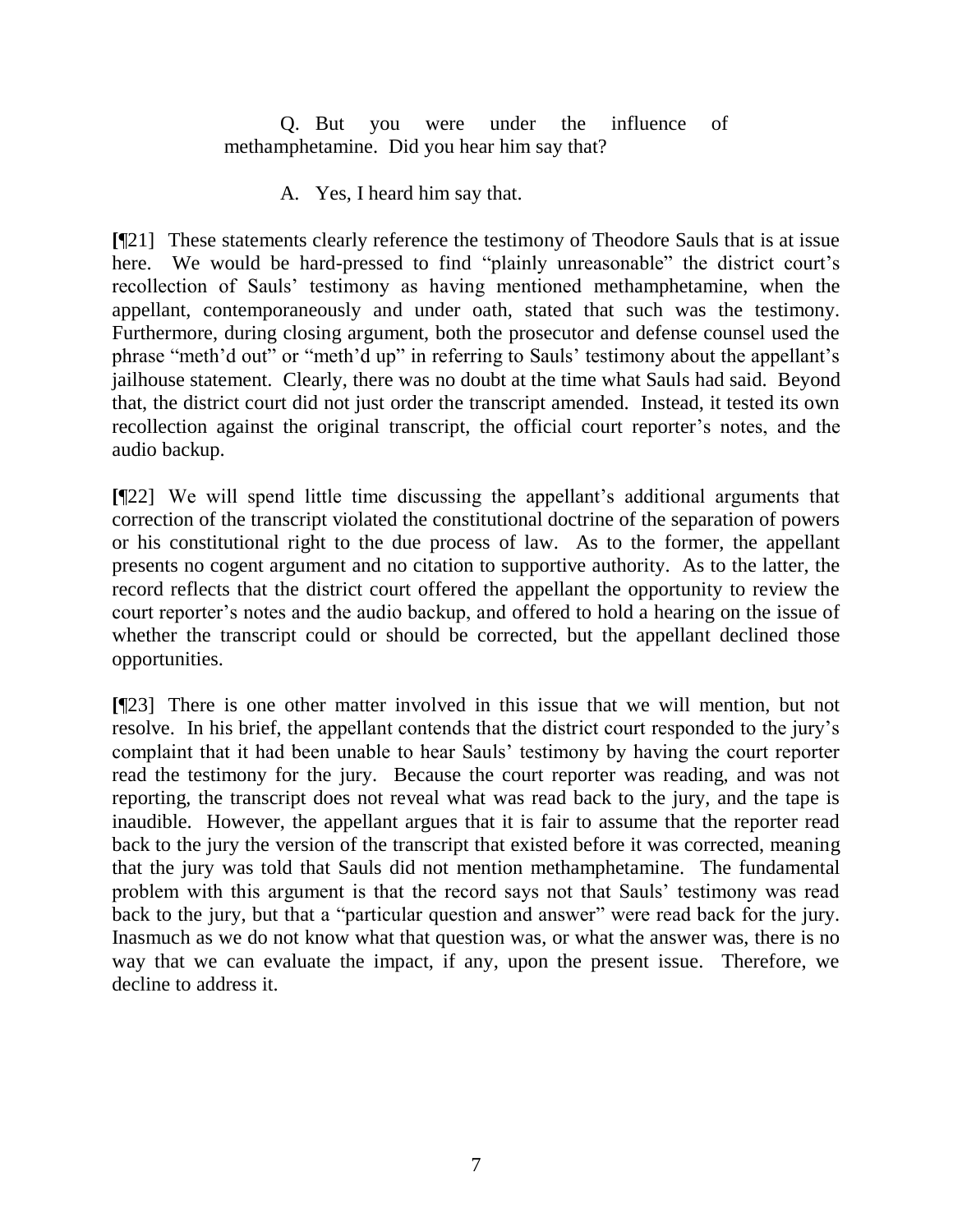## *Whether the district court abused its discretion by admitting evidence of the appellant's alleged use of methamphetamine?*

**[**¶24] Decisions regarding the admissibility of evidence are within the sound discretion of the trial court. We afford considerable deference to the trial court's rulings and will uphold them if we find they have a legitimate basis. On review, our primary consideration is the reasonableness of the trial court's decision. If we conclude the trial court erred in admitting evidence, we then must determine if the error was prejudicial, requiring reversal, or whether it was harmless. An error is prejudicial if there is a reasonable possibility the verdict might have been more favorable to the appellant if the error had never occurred. The burden of proving prejudicial error rests with the appellant.

*Callen v. State*, 2008 WY 107, ¶ 5, 192 P.3d 137, 141 (Wyo. 2008) (citations omitted). We have defined reasonableness in this context as "sound judgment exercised with regard to what is right under the circumstances and without being arbitrary or capricious." *Smith v. State*, 2009 WY 2, ¶ 35, 199 P.3d 1052, 1063 (Wyo. 2009) (quoting *Szymanski v. State*, 2007 WY 139, ¶ 15, 166 P.3d 879, 883 (Wyo. 2007)).

**[**¶25] Although not fully treated as a separate issue, the appellant raises as part of this argument the district court's denial of his mid-trial motion for a mistrial, based upon admission of this evidence. The denial of a motion for a mistrial is also reviewed for an abuse of discretion. *Drury v. State*, 2008 WY 130, ¶ 8, 194 P.3d 1017, 1019 (Wyo. 2008). "Granting a mistrial is an extreme and drastic remedy that should be resorted to only in the face of an error so prejudicial that justice could not be served by proceeding with trial." *Id.* (quoting *Warner v. State*, 897 P.2d 472, 474 (Wyo. 1995)). The appellant has the burden of proving such prejudice. *Id*.

**[**¶26] This issue can only be understood in the context of the year-long pretrial wrangling over the admissibility of evidence that the appellant used methamphetamine. Such evidence is what is known as "uncharged misconduct evidence," and its admissibility is governed by W.R.E. 404(b):

> (b) *Other crimes, wrongs, or acts.* – Evidence of other crimes, wrongs, or acts is not admissible to prove the character of a person in order to show that he acted in conformity therewith. It may, however, be admissible for other purposes, such as proof of motive, opportunity, intent, preparation, plan, knowledge, identity, or absence of mistake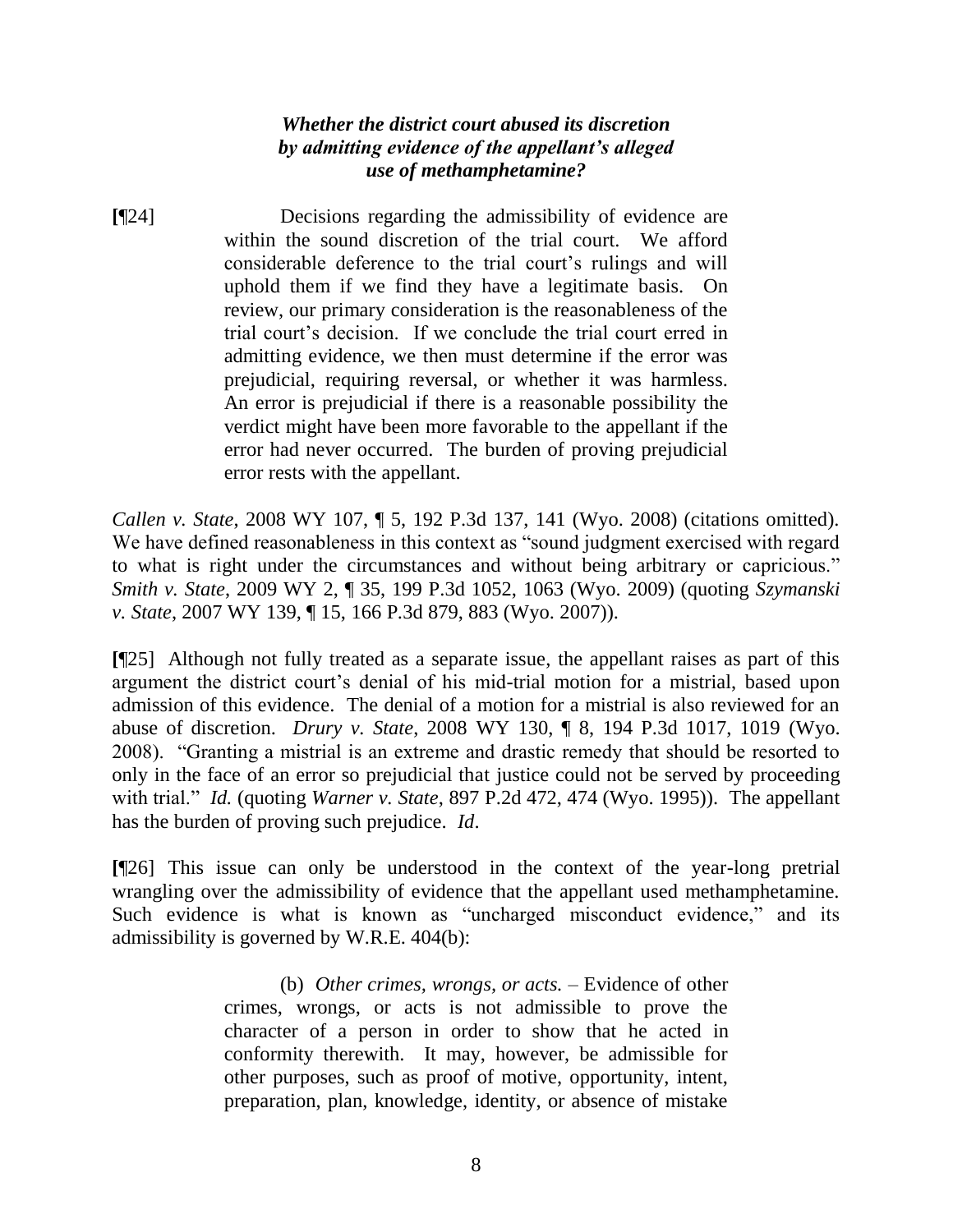or accident, provided that upon request by the accused, the prosecution in a criminal case shall provide reasonable notice in advance of trial, or during trial if the court excuses pretrial notice on good cause shown, of the general nature of any such evidence it intends to introduce at trial.

**[**¶27] We have well-established procedures for trial courts to follow in determining the admissibility of evidence under W.R.E. 404(b). First, they are to determine (1) whether the evidence is offered for a proper purpose; (2) whether the evidence is relevant; and (3) whether the probative value of the evidence is not substantially outweighed by its potential for unfair prejudice. *Barker v. State*, 2006 WY 104, ¶ 35, 141 P.3d 106, 118 (Wyo. 2006). Upon request, the trial court must instruct the jury that the evidence is to be considered only for the purpose for which it was admitted. *Id.* The record also must ―reflect the trial court's identification of the purpose or purposes for admission of the evidence, the findings and conclusions establishing relevance and probative value, and the factors considered in balancing probative value against the potential for unfair prejudice.‖ *Leyva v. State*, 2007 WY 136, ¶ 31, 165 P.3d 446, 455 (Wyo. 2007) (quoting *Gleason v. State*, 2002 WY 161, ¶ 30, 57 P.3d 332, 343 (Wyo. 2002)). Uncharged misconduct evidence that is "intrinsic" to the facts surrounding the crime is not thereby insulated from analysis under W.R.E. 404(b). *Reay v. State*, 2008 WY 13, ¶ 11, 176 P.3d 647, 651 (Wyo. 2008); *Leyva*, 2007 WY 136, ¶ 23, 165 P.3d at 453. And finally, an appellant's filing of a pretrial demand for notice of the State's intent to introduce evidence under W.R.E. 404(b) shall be treated as a timely objection to the admission of such evidence. *Howard v. State*, 2002 WY 40, ¶ 23, 42 P.3d 483, 491 (Wyo. 2002).

**[**¶28] With those rules in mind, we will look at what happened in this case. On June 11, 2007, the appellant filed a discovery motion that contained a demand for notice of W.R.E. 404(b) evidence. Ten days later, based upon the stipulation of the parties, an order was entered requiring the giving of such notice. On September 14, 2007, the State filed its notice of intent to introduce evidence under W.R.E. 404(b), including, among other things, evidence that, upon his return from Colorado in 2006, the appellant's personality had changed, in that he became explosive and violent, probably from the use of methamphetamine.

**[**¶29] This notice of intent was followed by a second notice, filed September 26, 2007, indicating that the State intended to offer evidence of drug analysis that revealed the presence of marijuana and methamphetamine in the appellant's blood and urine. On that same day, the State filed its notice of intent to introduce the testimony of a witness who was smoking marijuana with the appellant "only hours before" the shooting. These notices were followed by the appellant's motion to strike all of the evidence, alleging that it was not properly supported by legal analysis.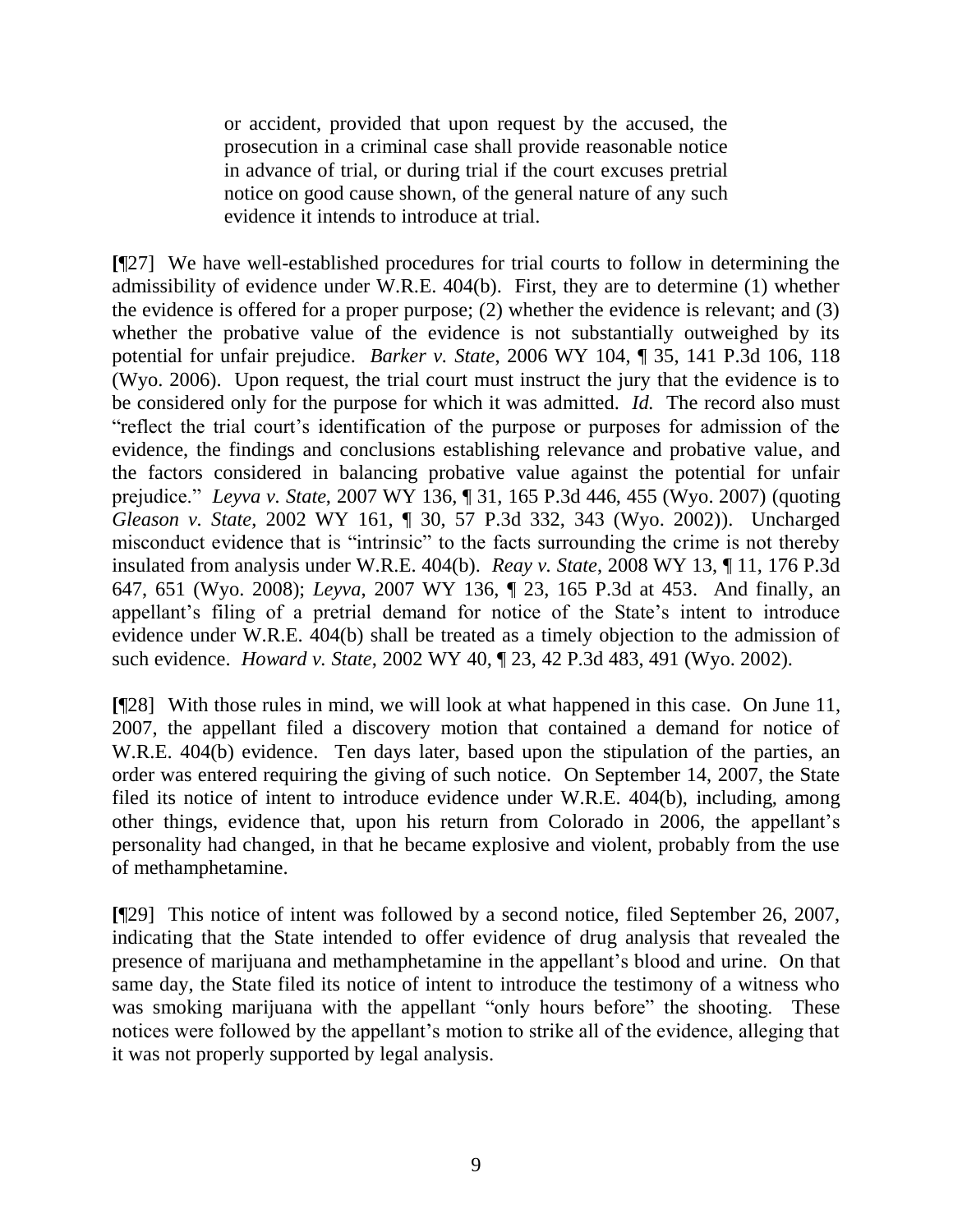**[**¶30] On October 2, 2007, the appellant filed a motion *in limine* specifically contesting the introduction of evidence concerning the blood and urine tests for amphetamine, the witness testimony concerning his use of marijuana, and the chemical tests revealing his blood alcohol content. The motion pointed out the inconsistencies in the blood and urine tests, and questioned the relevance of the marijuana and alcohol evidence to an allegation of second-degree murder. On October 4, 2007, the State filed a response to both the motion to strike and the motion *in limine*. After soundly berating this Court for its opinion in *Leyva*, 2007 WY 136,  $\parallel$  23, 165 P.3d at 453, wherein we held that "intrinsic" uncharged misconduct evidence was subject to analysis under W.R.E. 404(b), the State argued that the appellant's historic drug use, psychological problems, and recklessness with guns were relevant to his state of mind at the time of the shooting, which is an element of the crime charged. In addition, the State contended that evidence of the appellant's drug and alcohol use at the time of the shooting, as well as his shooting in the direction of Munson, were admissible under the theory alternatively known as *res gestae*, course of conduct, same transaction, complete story, history of the event, context, or enhancing the natural development of the facts. In another response filed one day later, the State notified the district court that the blood sample had been submitted to AIT for confirmation testing, and repeated its arguments as to the deficiencies of *Leyva* and the admissibility of the alcohol, marijuana, and methamphetamine evidence as history of the event, or enhancing the natural development of the facts, course of conduct, or same transaction, or complete story evidence.<sup>3</sup>

**[**¶31] The appellant replied to the State's responses on October 9, 2007, generally contesting not only the validity of the drug and alcohol evidence, but also its relevancy in a second-degree murder prosecution. All pretrial motions, including the ones involving uncharged misconduct evidence, were heard on October 9 and 11, 2007. The district court characterized that portion of the hearing as "a *Gleason* hearing under 404(b)."<sup>4</sup> The State called six witnesses, with their testimony focusing on the appellant's alcohol and drug history, a recent change in his personality toward hatred and violence, and recklessness with firearms. The district court and counsel agreed that the parties' closing arguments would be submitted in writing.

**[**¶32] The State's closing argument was filed on October 26, 2007, with its position outlined in this brief sentence:

> Evidence of [the appellant's] use of illegal controlled substances, his propensity to lose his temper and fly into

 $3$  We caution the State's prosecutors and trial judges that utterance of phrases such as "course of conduct" and "enhancing the natural development of the facts" is not a substitute for thoughtful analysis of intrinsic uncharged misconduct evidence. That was the point made in *Leyva* and *Reay.*

 $^{4}$  In *Gleason*, 2002 WY 161,  $\P$  17-33, 57 P.3d at 339-44, we reviewed W.R.E. 404(b), and then set forth in detail the procedures we expected trial courts to follow in analyzing uncharged misconduct evidence under the Rule, and further set forth what we expected to appear in the record revealing that analysis.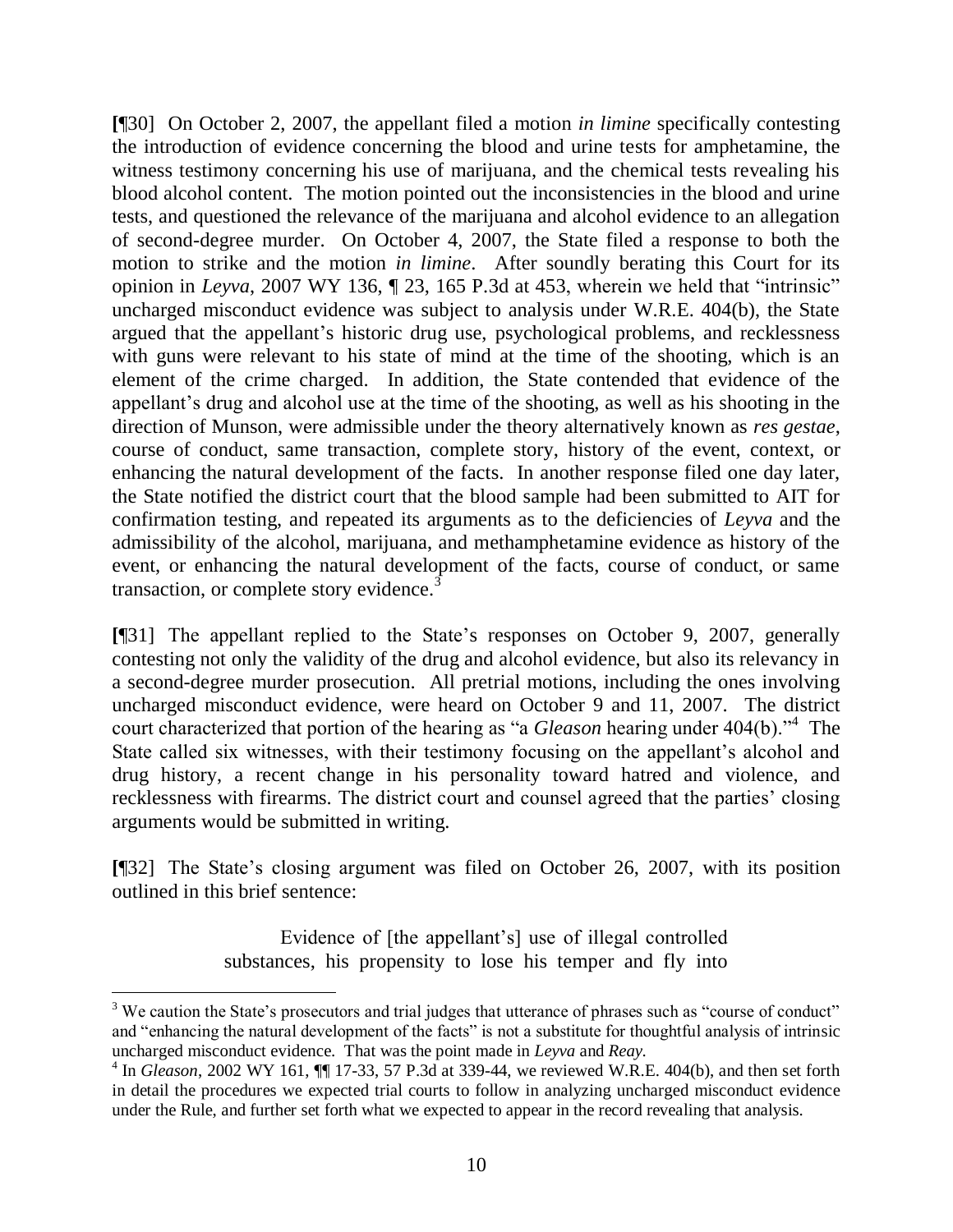angry rages, his reckless and negligent use of firearms, and statements made by him of his intent to cause others serious bodily harm and/or death, is offered to show the following: 1) [The appellant's] State of Mind at the Time of Alleged Murder; 2) Lack of Mistake or Accident; 3) Motive and malice; and 4) Course of conduct.

This outline is fleshed out with the following arguments: to find the state of mind of "purposely and maliciously," the jury will need to be aware of the appellant's history of drug use and the fact that the appellant was using drugs and alcohol at the time of the shooting; to find that the shooting was not an accident, the jury will need to be aware of the appellant's history of recklessness with firearms; to find motive and malice, the jury will need to be aware of the appellant's changed personality and his repeated threats of violence toward others; and, to understand the appellant's course of conduct and to get a complete picture, the jury will need to be aware of the appellant's drug use, his propensity for violence, his recklessness with firearms, and his threats of violence toward others. Finally, the State argued that all of the evidence was clearly probative of the facts noted, and that it was more probative than prejudicial.

**[**¶33] The appellant's closing argument, in the form of another motion *in limine*, was filed on November 6, 2007. The motion is quite lengthy, because the appellant analyzed in detail many different pieces of proposed evidence. He did not object to the testimony of the witness who saw the appellant drinking alcohol and smoking marijuana prior to the shooting. He did, however, object to the proposed testimony of the same witness that, in the past, she used methamphetamine or cocaine with the appellant, on the ground that the latter testimony was highly prejudicial, while probative of nothing. He also argued that evidence of past instances where he may have become angry or threatened violence simply did not prove that he shot Voss in a methamphetamine-induced rage, rather than by accident, and are exactly the type of prejudicial character evidence that W.R.E. 404(b) is meant to keep from the jury.

**[**¶34] The district court issued a decision letter on November 21, 2007, in which, among other things, it addressed the uncharged misconduct issues raised by the appellant. Strictly following our *Gleason* requirements, the district court separately analyzed each piece of evidence proferred by the State under W.R.E. 404(b), finding some to be admissible, and some to be inadmissible. In relevant part, the district court made the following rulings, as clarified by a later order:

1. The witness's testimony about previous drug use with the appellant was not admissible to prove the appellant's mental state at the time of the killing because the evidence was too remote and tenuous, meaning it did not fall within the course of conduct purpose. Furthermore, the inference that prior drug use somehow proved the malice element of second-degree murder was an improper inference.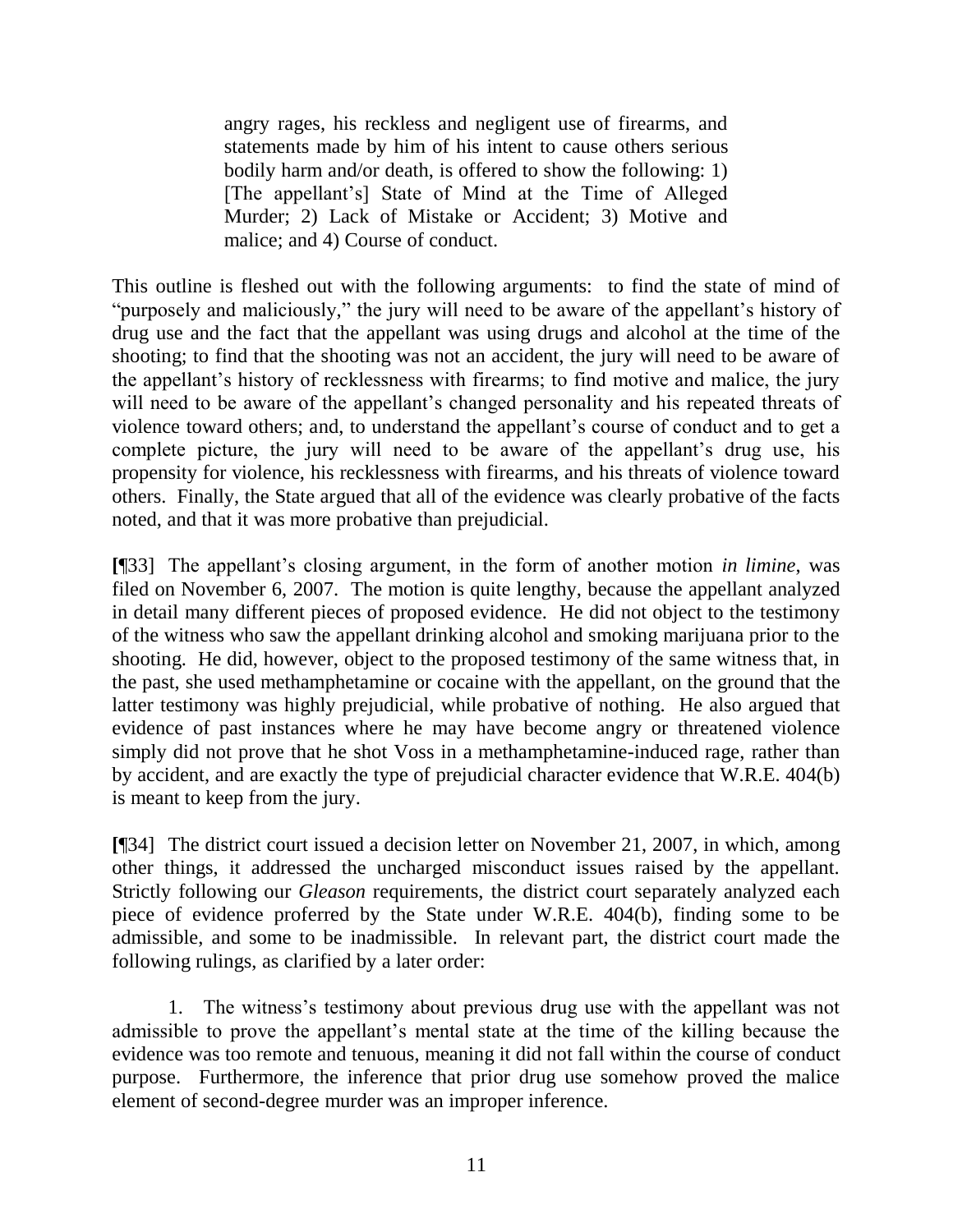2. The blood and urine tests with contradictory results for the presence of methamphetamine were not admissible.<sup>5</sup>

**[**¶35] It is in this context that we will examine what happened at trial, and the appellant's complaints in regard thereto. During his opening statement, the prosecutor quoted the anticipated testimony of Mr. Sauls that the appellant "indicated that he had indeed killed Mr. Voss, and the reason for it was he was coming down from drugs." This statement resulted in defense counsel's motion for a mistrial. In arguing the motion, defense counsel essentially contended that admission of Sauls' statement would reverse the district court's prior rulings denying admission of any methamphetamine evidence. In addition, the appellant would not be able to impeach Sauls on the basis of the negative AIT test results, because Dr. Evans now claimed that those results were not trustworthy. As mentioned earlier herein, the State then proceeded to argue for admission of Sauls' rendition of the appellant's statement, not under W.R.E. 404(b), but as an admission by a party opponent, presumably under W.R.E.  $801(d)(2)$ .<sup>6</sup> See supra ¶ 10-11. Also as indicated above, the district court then ruled that Sauls' testimony was admissible, and that the appellant could impeach that testimony via Dr. Evans. *See supra* ¶ 12.

**[**¶36] Subsequently, Sauls testified about his jailhouse conversation with the appellant, with the most significant portion of that testimony being that the appellant said he "was all methed out" at the time of the shooting. After several intervening witnesses, the State called Dr. Evans to the stand. During his direct examination, Dr. Evans made no mention of the AIT test results involving the appellant, but testified instead at considerable length about methamphetamine—its use, its effects (during use and during withdrawal from use), and how its presence is detected by chemical testing. Defense counsel twice objected and moved for a mistrial during the direct examination, with both motions being denied. Only during cross-examination did Dr. Evans testify that the appellant's blood sample tested negative for the presence of methamphetamine. During redirect examination, Dr. Evans testified that a normal dose of methamphetamine would be undetectable under standard testing if 22 to 40 hours had passed between the time of use and the time of testing.

. . . .

<sup>&</sup>lt;sup>5</sup> Confusion over whether it was the intent of the decision letter and original order to deny introduction of only the presumptively negative urine test, or both the blood and urine tests, resulted in a clarifying order keeping both out of evidence.

 $6$  W.R.E. 801(d) reads in pertinent part as follows:

<sup>(</sup>d) *Statements which are not hearsay*. -- A statement is not hearsay if:

<sup>(2)</sup> Admission by Party-Opponent. – The statement is offered against a party and is (A) his own statement . . . .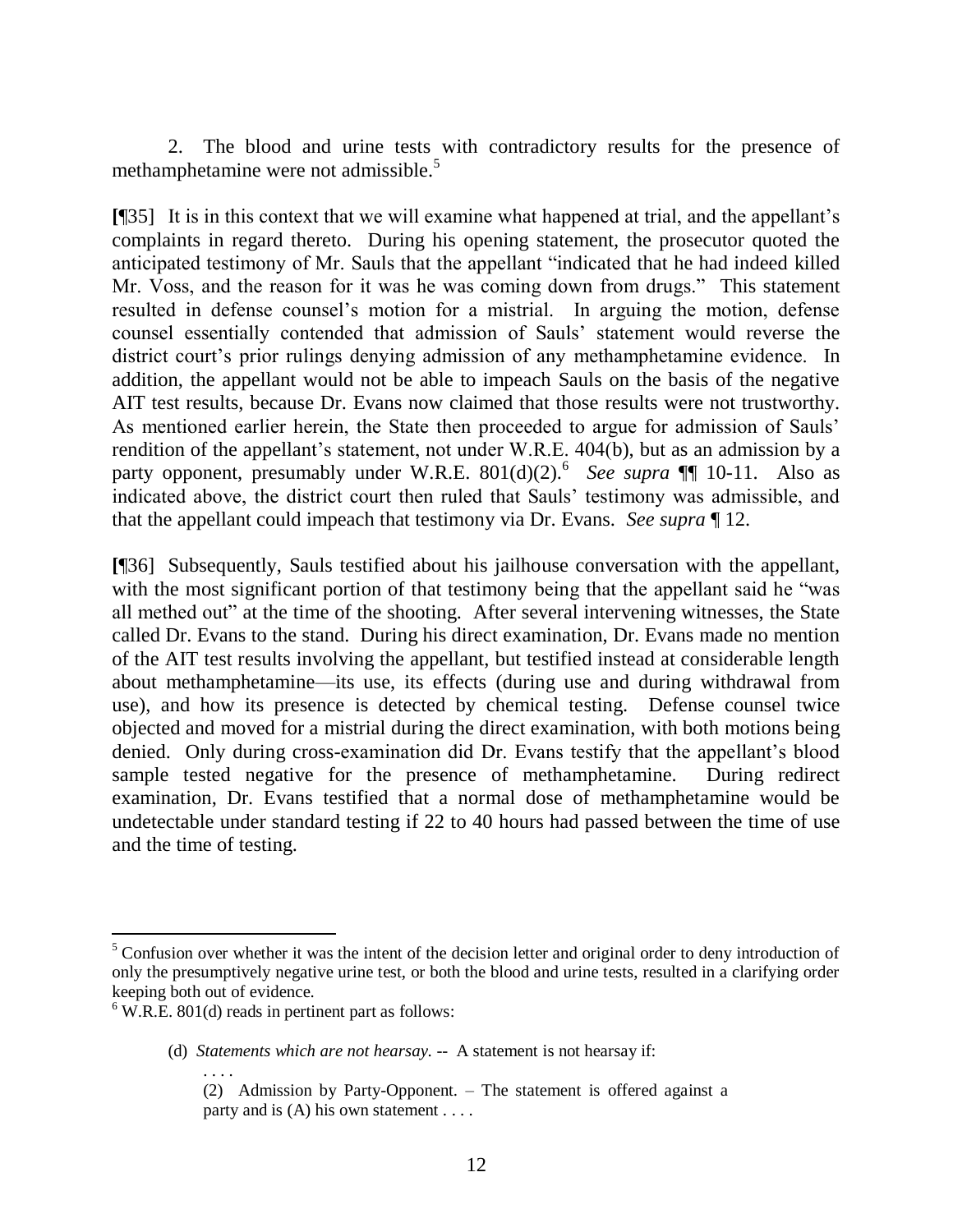**[**¶37] The prosecutor made use of this methamphetamine testimony in his closing argument. First, in suggesting that there were several versions of the shooting incident, he commented as follows:

> The second story is a story that [the appellant] gives while he is in jail. It's a story he tells his bunkmate, how methamphetamine has taken over his life, how methamphetamine is the reason he killed his friend, Jason Voss.

Later in his closing, using words more like those used by Sauls, the prosecutor repeated what Sauls said the appellant had told him:

> He said that he shot his friend. He didn't know why he did it. He was all drugged up at the time. And then I think [Sauls] turned to the jury and said I think the exact words were, I was all meth'd out. And then he said those words came from his mouth.

**[**¶38] Finally, the prosecutor emphasized the purported role of methamphetamine in the shooting by reminding the jury of Dr. Evans' testimony:

> Dr. Evans talked about methamphetamine. He talked about the life of methamphetamine being a drug which remains just a short time in the body, about 30 to 40 hours. The problem with methamphetamine is not when it's in your system; it's when it's going out of your system. And I think it's a fair characterization to say that Dr. Evans said it's a drug that can suck whatever is good out of a person and replace it with torment, anger, hostility, and anxiety. And then I want you to think about the confession that [the appellant] made to his roommate in jail when he said he was spinning out on meth.

**[**¶39] Finally, we will note that defense counsel impeached the State's methamphetamine evidence by questioning Dr. Evans as to the negative test results, and with two crucial observations during closing argument: first, that no witness testified the appellant had used methamphetamine in the days leading up to the shooting incident, and second, that the appellant's blood sample tested negative for the presence of methamphetamine.

**[**¶40] We conclude that the district court did not abuse its discretion in admitting the testimony of Sauls and Evans. Our first observation is that admission of this evidence did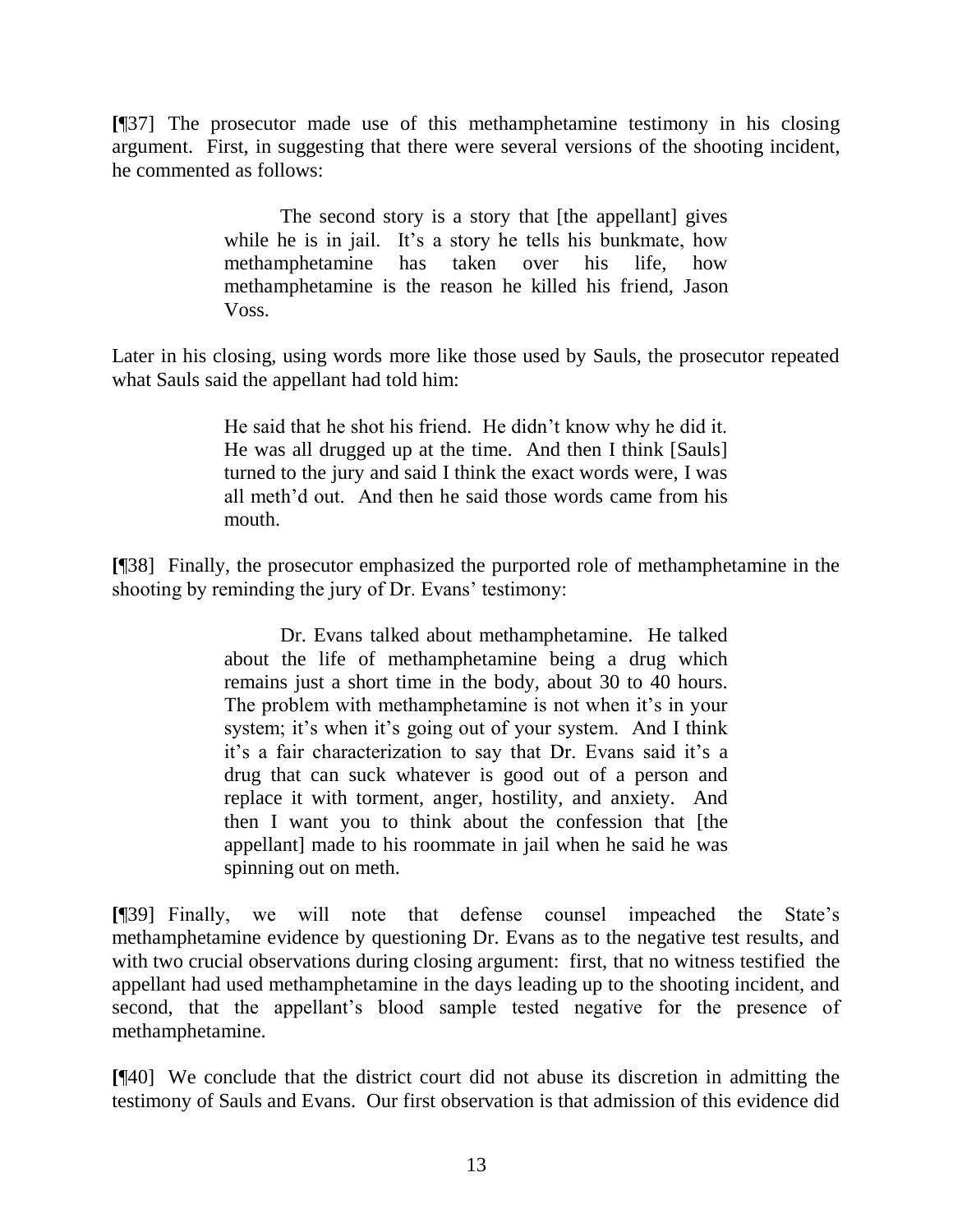not violate the district court's prior rulings governing uncharged misconduct evidence. Sauls was a newly discovered witness, upon whose testimony the court had not previously ruled, and about whom defense counsel was timely notified. Moreover, the district court gave defense counsel an opportunity to request a hearing if one was necessary in regard to Sauls' testimony. Defense counsel made no such request, and did not request a continuance of the trial.<sup>7</sup>

**[**¶41] The appellant's statements to Sauls were clearly admissions by a party opponent under W.R.E.  $801(d)(2)$ , and were, therefore, not hearsay. While they also may have related to uncharged misconduct, they were relevant to prove the appellant's state of mind at the time of the shooting, they were more probative of his state of mind than any other available evidence, and they were not unduly prejudicial. Even without the methamphetamine evidence, there was sufficient evidence presented for the jury to have found the appellant guilty beyond a reasonable doubt of involuntary manslaughter, the basis for which lies in reckless behavior (marijuana use, alcohol consumption, and unsafe firearms practices such as the indiscriminate firing of a firearm in the vicinity of others, and pointing a loaded firearm at others).

**[**¶42] Once Sauls testified about the appellant's admission that he was "methed out" at the time of the shooting, the foundation was laid for Evans' testimony about the effects of methamphetamine use. Defense counsel's impeachment of Evans, including the negative chemical test results and the lack of any other testimony about methamphetamine use, properly went to the weight to be given Evans' testimony, not its admissibility. One oddity about this case is that the State's own closing argument, including its attention to controlled substance use, appears to have been intended to encourage the jury to find the appellant guilty of reckless conduct (manslaughter), rather than purposeful and malicious conduct (second-degree murder). Thus, the State's own arguments contributed to the lack of prejudice resulting from the methamphetamine evidence. Furthermore, the jury appears to have rejected Evans' testimony that methamphetamine withdrawal causes anxiety, anger, irritation, irritability, and aggressive behavior, characterized by "a paranoid-schizophrenic type of approach" and "get[ting] into fights," because the jury rejected the charge of second-degree murder, which requires malice (hatred, ill will, hostility toward another—a wicked condition of mind), and found the appellant guilty only of manslaughter.

 <sup>7</sup> The appellant did, on the first day of trial, file a motion *in limine* asking the district court to preclude Sauls from testifying. The motion, which complained largely of Sauls' questionable credibility because he was a "jailhouse snitch," was not heard before the prosecutor's mention of Sauls during his opening statement resulted in defense counsel's first motion for a mistrial.